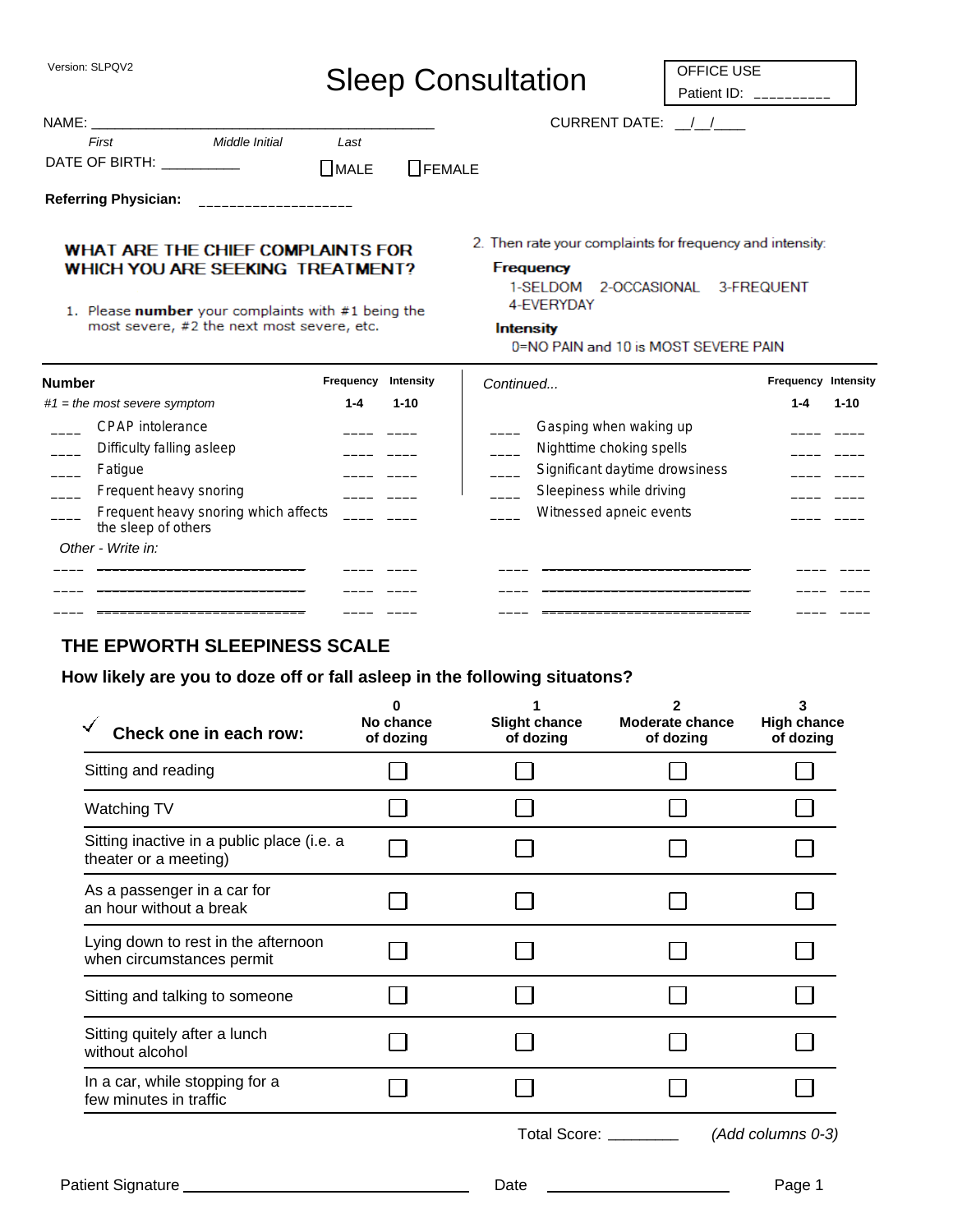## **SLEEP STUDIES**

| Have you ever had an evaluation at a Sleep<br>No<br>Yes<br>Center?                                                                        |  |
|-------------------------------------------------------------------------------------------------------------------------------------------|--|
| Home Sleep Study   Polysomnographic evaluation performed at sleep disorder center                                                         |  |
| Sleep Center Name<br><u> 1980 - Johann Stein, marwolaethau a bhann an t-Amhair an t-Amhair an t-Amhair an t-Amhair an t-Amhair an t-A</u> |  |
| Sleep Study Date                                                                                                                          |  |
| FOR OFFICE USE ONLY                                                                                                                       |  |
| moderate obstructive sleep apnea<br>The evaluation confirmed a diagnosis of<br>severe obstructive sleep apnea                             |  |
| mild obstructive sleep apnea<br>$\Box$<br>The evaluation showed                                                                           |  |
| during REM<br>Supine<br>Side                                                                                                              |  |
| an RDI of<br>an AHI of                                                                                                                    |  |
|                                                                                                                                           |  |
| a nadir SpO2 of _____<br><b>T90</b><br>ODI<br>(Oxygen Desaturation Index)                                                                 |  |
| Slow Wave Sleep<br>None<br>Decreased<br><b>REM Sleep</b><br>None<br>Decreased                                                             |  |

#### **CPAP Intolerance**

#### (Continuous Positive Airway Pressure device)

**If you have attempted treatment with a CPAP device, but could not tolerate it please fill in this section:**

**Other** 

### **OTHER THERAPY ATTEMPTS**

# **What other therapies have you had for breathing disorders?**

| <b>_Yes _No</b> Dieting |                                                            |                | _Yes _No Smoking cessation                                                                                          |
|-------------------------|------------------------------------------------------------|----------------|---------------------------------------------------------------------------------------------------------------------|
| _Yes _No Weight loss    |                                                            | _Yes _No CPAP  |                                                                                                                     |
|                         | _Yes _No Surgery (Uvuloplasty)                             | _Yes _No BiPap |                                                                                                                     |
|                         | _Yes _No Surgery (Uvulectomy)<br>_Yes _No Pillar procedure |                | _Yes _No Uvulectomy (but continues to have<br>symptoms)<br>_Yes _No Uvuloplasty (but continues to have<br>symptoms) |

\_\_\_\_\_\_\_\_\_\_\_\_\_\_\_\_\_\_\_\_\_\_\_\_\_\_\_\_\_\_\_\_\_\_\_\_\_\_\_\_\_\_\_\_\_\_\_\_\_\_\_\_\_\_\_\_\_\_\_\_\_\_\_\_\_\_\_\_\_\_\_\_\_\_\_\_\_\_\_\_ \_\_\_\_\_\_\_\_\_\_\_\_\_\_\_\_\_\_\_\_\_\_\_\_\_\_\_\_\_\_\_\_\_\_\_\_\_\_\_\_\_\_\_\_\_\_\_\_\_\_\_\_\_\_\_\_\_\_\_\_\_\_\_\_\_\_\_\_\_\_\_\_\_\_\_\_\_\_\_\_

\_\_\_\_\_\_\_\_\_\_\_\_\_\_\_\_\_\_\_\_ \_\_\_\_\_\_\_\_\_\_\_\_\_\_\_\_\_\_\_\_ \_\_\_\_\_\_\_\_\_\_\_\_\_\_\_\_\_\_\_\_

**Other**